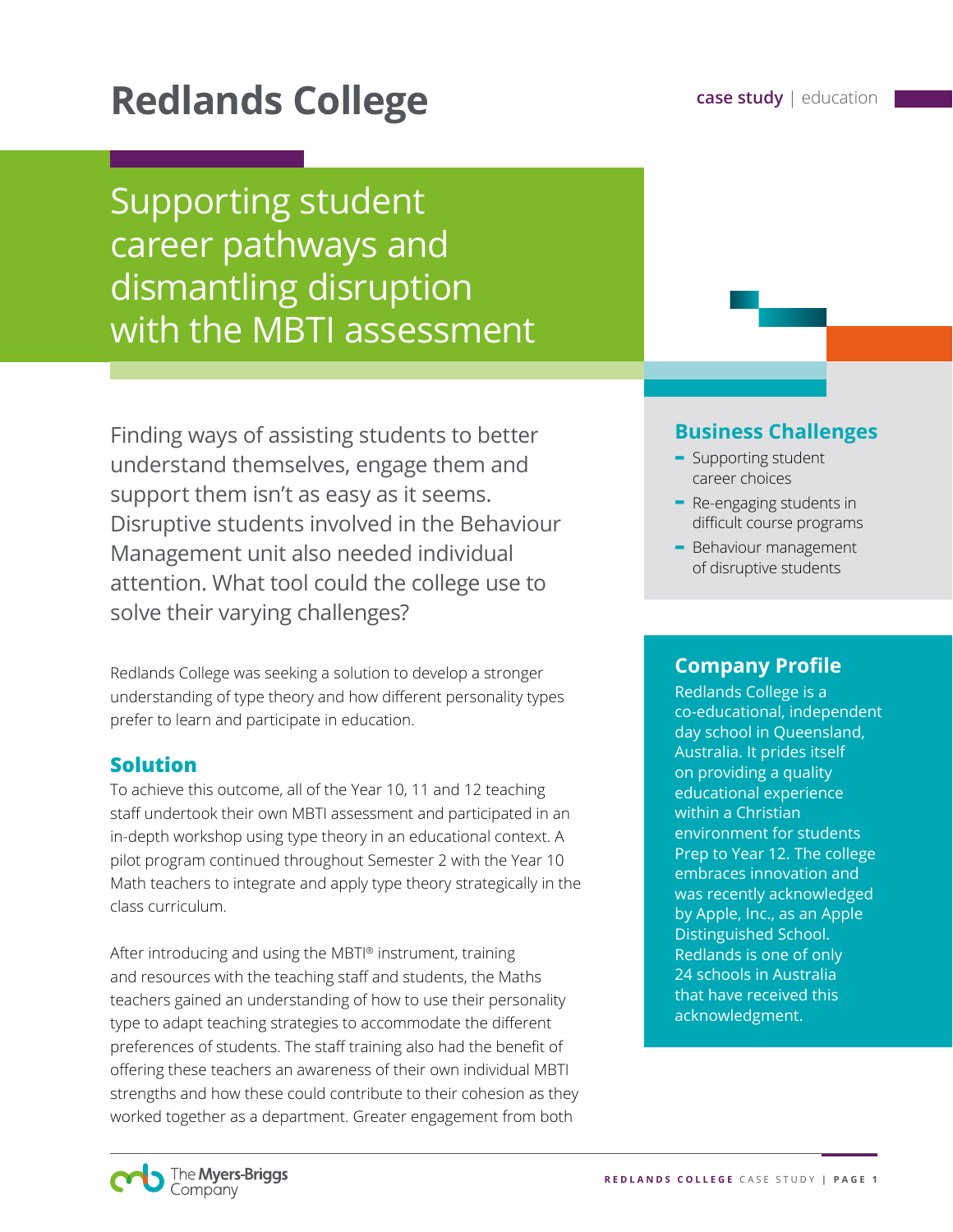# **Redlands College**

staff and students was evident in the classroom. Some students commented that learning was fun when the teaching aligned with their personality type preferences. The MBTI framework and resources also helped the school better support students who were considered to be 'disruptive'.

#### **Results**

As a result of the pilot program, Redlands College administers the MBTI assessment to all Year 10 students annually to assist their self-understanding. The assessment is part of the college's broader strategy to support the students in mapping their future career pathways by considering their personality type preferences identified through the MBTI assessment and verification process.

Knowledge of the students' types has also provided assistance and extra insights into disruptive or disengaged students. Upon reviewing the MBTI assessment results of Year 10 students collected over the previous seven years, Redlands College identified a pattern of predominant types in the student population when comparing each annual cohort. This pattern indicated a link between type and choice of curriculum streams as well as student engagement and poor behavior.

Lynda Ives, the college's Behaviour Management Coordinator, and Allan Patterson, the Head of the Senior School, identified this link, and they sought to explore ways of improving student engagement and behavior using knowledge of personality type theory. Lynda and Allan also noticed a significant difference between the predominant type preferences in the student and teacher populations. Analysis of student and teacher data from Redlands College showed that Introversion (I) and Judging (J) preferences were predominant in teaching staff, while Extraversion (E) and Perceiving (P) preferences were predominant in the student cohorts.

Type theory, proposed by Carl Jung, suggests that people will be at their best when they have effective command of their dominant function. To develop facility and confidence in their dominant function, children need encouragement and support in learning in their most natural and preferred ways.

## **Solution**

- **-** Use Myers-Briggs assessment to educate students on potential career path and personality matches
- **-** Use Myers-Briggs assessment with teaching staff and get them to take part in workshop using type in teaching and learning
- **-** Show teachers how to integrate and apply type theory strategically in the classroom curriculum

During and following the [MBTI] pilot program, participating teachers stated there was a 'noticeable change in student engagement'… The teachers themselves were also noticeably more enthused.

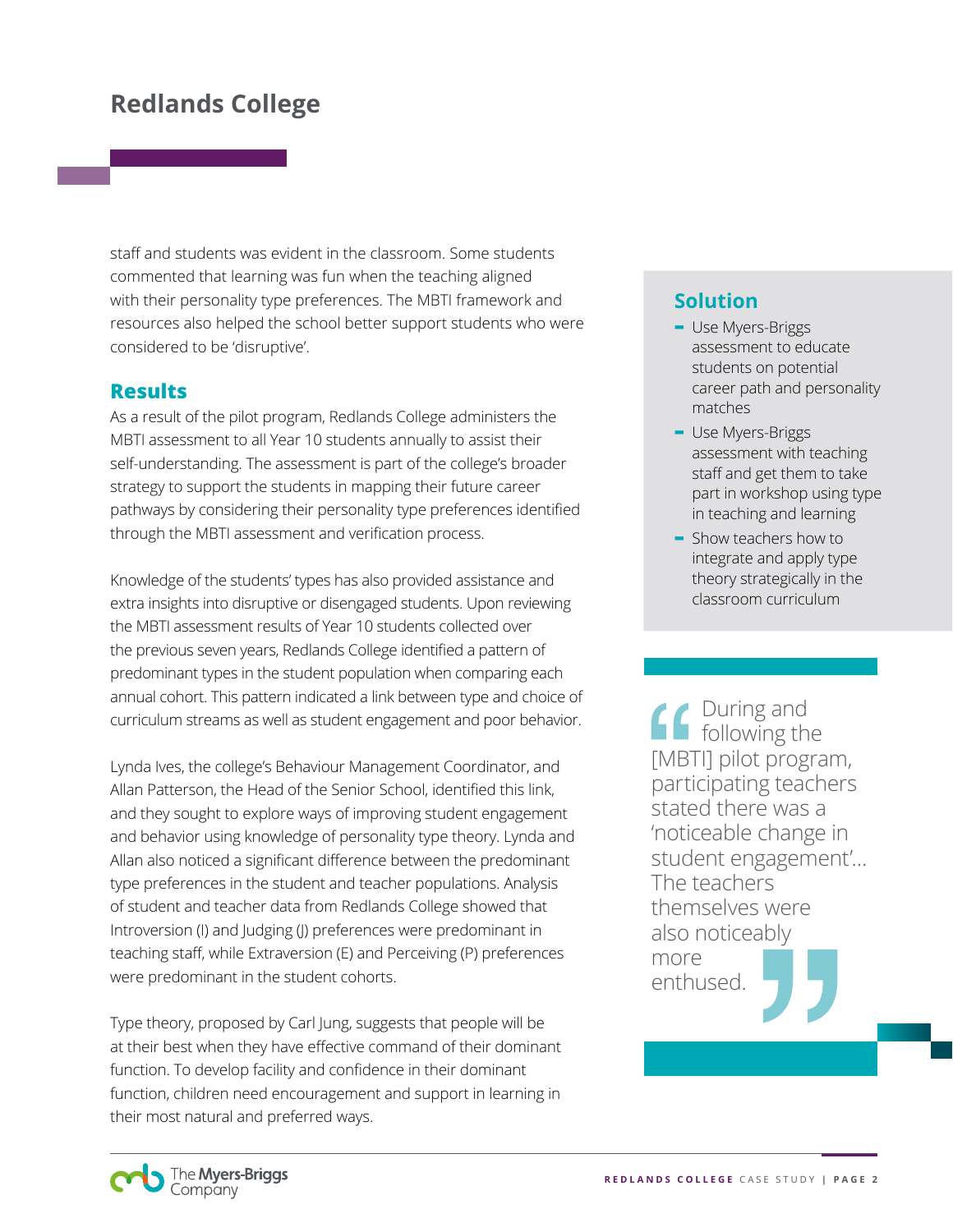# **Redlands College**

Educational research has further shown that:

- **-** Teachers create curriculum that favour students whose learning styles match those of the teacher (Murphy, 1992).
- **-** Teachers' beliefs about how students learn correlate with their own personality preferences (Hammer, 1996).
- **-** Teachers' subject areas and instructional practices vary according to their type preferences (Hammer, 1996). Consequently, the preferred methods in many disciplines appear to be biased against students with other learning styles.
- **-** Teachers are more likely to discipline students who do not share their type preferences (O'Neill, 1986).
- **-** Students with certain personality type preferences disengage from school at a much higher rate than students of other type preferences—and are least likely to become teachers. Consequently, knowledge of how these disengaged students learn is largely absent from the educational debates.

To address these issues identified in the research, Redlands College's senior teaching teams were introduced to MBTI type theory and differentiated learning. This approach enabled the teachers to understand that students learn most effectively, especially when approaching new or difficult topics, when they are provided with opportunities to use their most effective or dominant learning style.

Redlands College then engaged Brian Lawrence, Principal Consultant with CPP Asia Pacific, to design and facilitate a program assisting teachers to further understand and apply MBTI type theory in a differentiated learning. This knowledge provided a firm foundation for the teaching staff to begin to explore teaching outside of their type. Fifty-six senior high school teachers attended the differentiated learning workshop facilitated by Brian. The teachers learned about the MBTI type framework and how it applies to teaching and learning. They were shown how they could dissect their own teaching style, their beliefs and their preconceptions about student behaviours. This, they understood, would enable them to look beyond their own type preferences and re-engage disengaged students in learning.

## **Results**

- **-** Knowledge of MBTI type helps teachers expand their teaching style to cater for students who did not share their type
- **-** Better insight into disruptive students and disengagement from studies
- **-** Improved student engagement
- **-** More rounded teaching styles, and better communication between teachers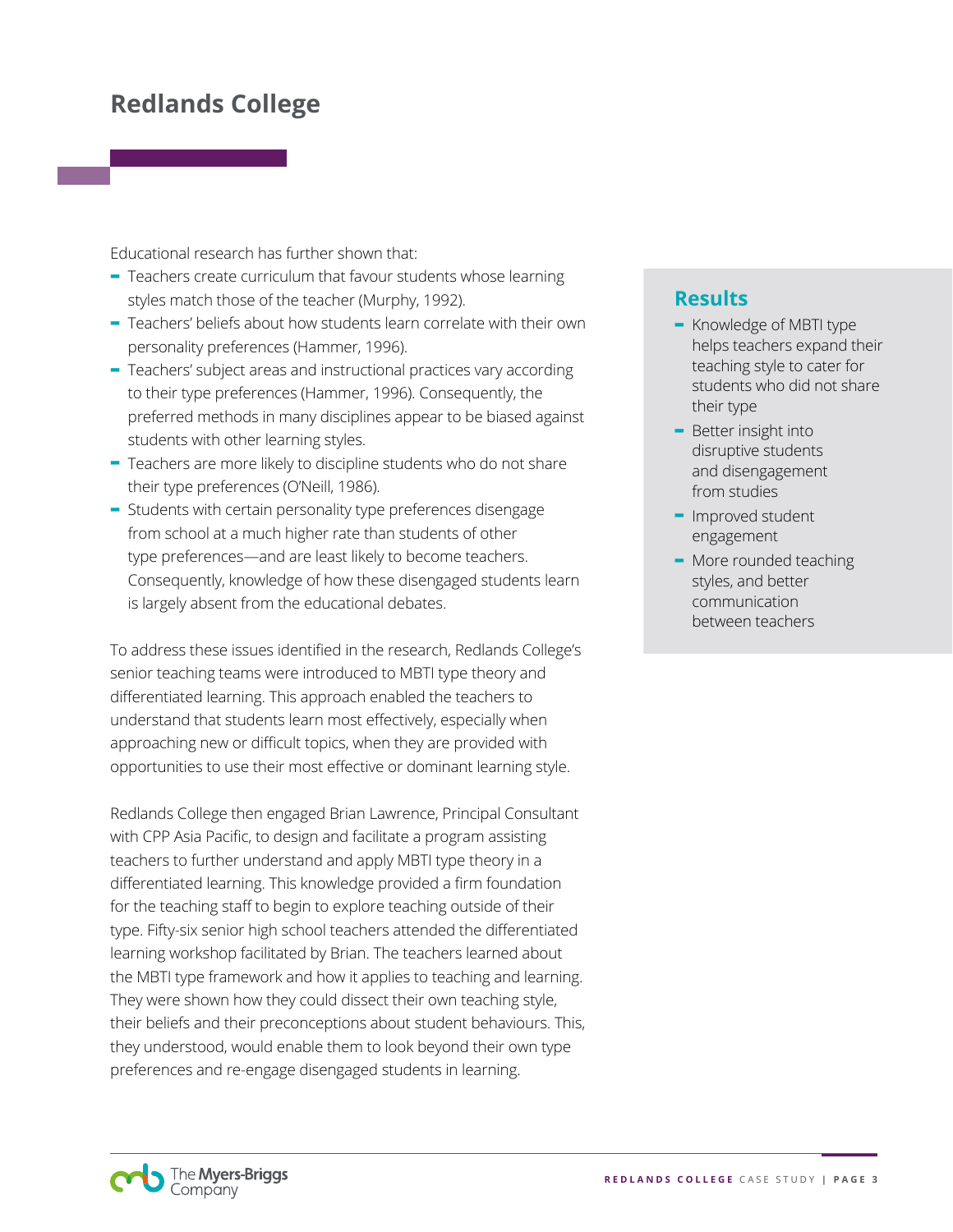## **Redlands College**

Following the differentiated learning workshop facilitated by Brian, eight teachers from the senior Maths department participated in a four-month pilot program to further apply their knowledge in their teaching approaches. Brian and his colleague Lauren McCoy conducted monthly coaching sessions with the teachers via teleconference, where the teachers were encouraged to set individual goals for applying differentiated learning principles. The teachers observed behavioural differences resulting from the type preferences of their students and chose at least one student who appeared disengaged to work with and to help re-engage the student during the course of the pilot program. The students were not aware that the teacher had selected them during the program, and the teaching activities were directed towards the whole class. All pilot program participants were given a copy of the Introduction to Type® and Learning booklet to support their teaching strategies and practice.

After introducing the entire senior school teaching staff to the MBTI instrument and training, Lynda and Allan noted the amount of positive 'type talk' in the staff room—with teachers discussing the similarities and differences in each other and suggesting ways to improve communication between the teaching staff. During and following the pilot program, participating teachers stated there was a 'noticeable change in student engagement'. Some students who had not previously been engaged in classroom activities were now showing more interest. The teachers themselves were also more noticeably enthused as they shared ideas for delivering differentiated strategies in the classroom.

As a result of the successes demonstrated, a number of teachers who had not been involved initially in the pilot program have since enquired how they can learn to apply the strategies in their classrooms. In addition, two more teachers at Redlands College have become MBTI® Certified Practitioners through our certification programs. The school continues to adopt differentiated type strategies in the classroom and plans to roll out the program to other departments.